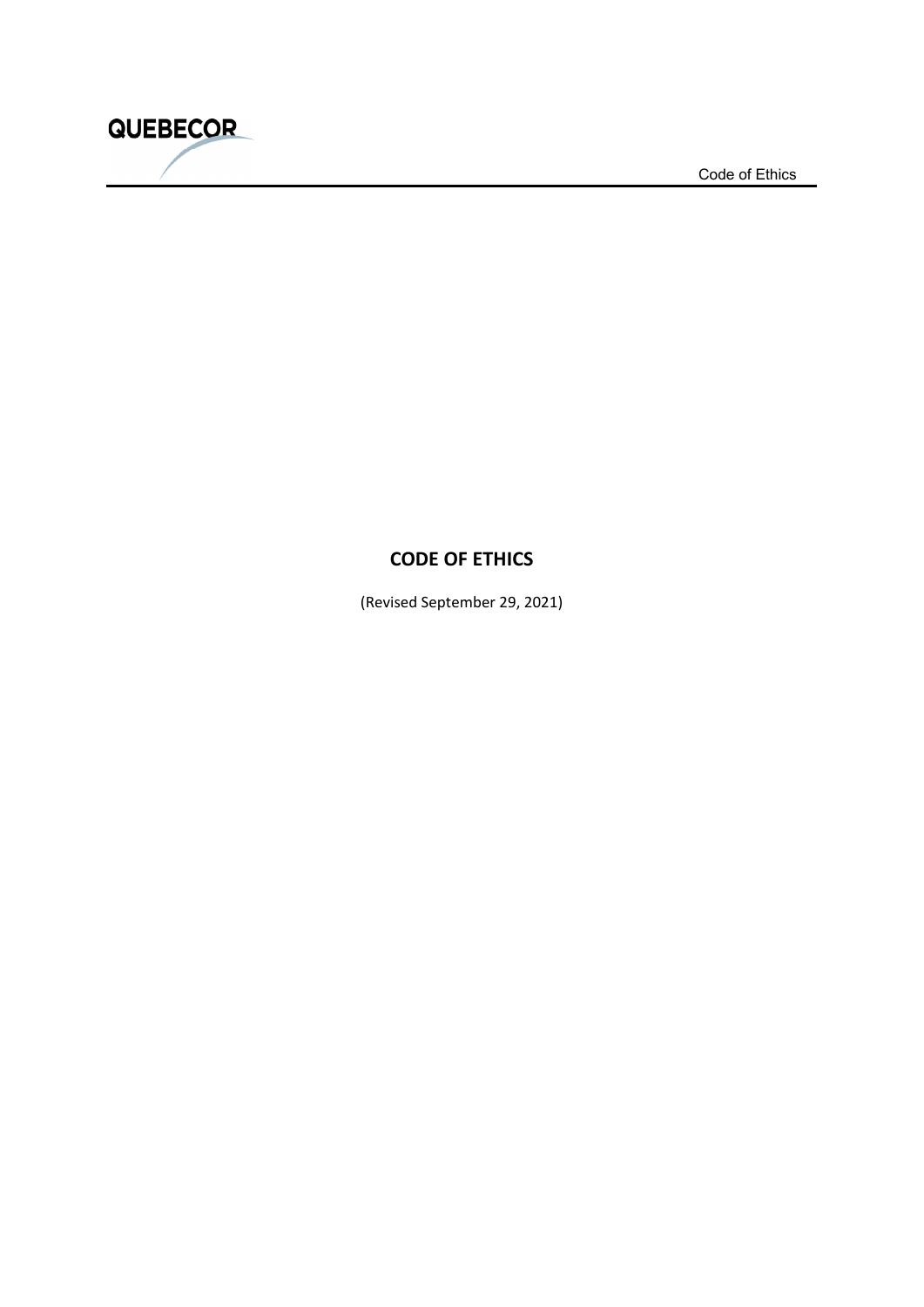

#### **TABLE OF CONTENTS**

| <b>PAGE</b><br><b>CONTENTS</b> |  |
|--------------------------------|--|
| $\mathbf{L}$                   |  |
| Н.                             |  |
| Ш.                             |  |
| IV.                            |  |
| V.                             |  |
| VI.                            |  |
| VII.                           |  |
| VIII.                          |  |
| IX.                            |  |
| Х.                             |  |
| XI.                            |  |
| XII.                           |  |
| XIII.                          |  |
| XIV.                           |  |
| XV.                            |  |
| XVI.                           |  |
| XVII.                          |  |
| XVIII.                         |  |
| XIX.                           |  |
| XX.                            |  |
|                                |  |
|                                |  |
|                                |  |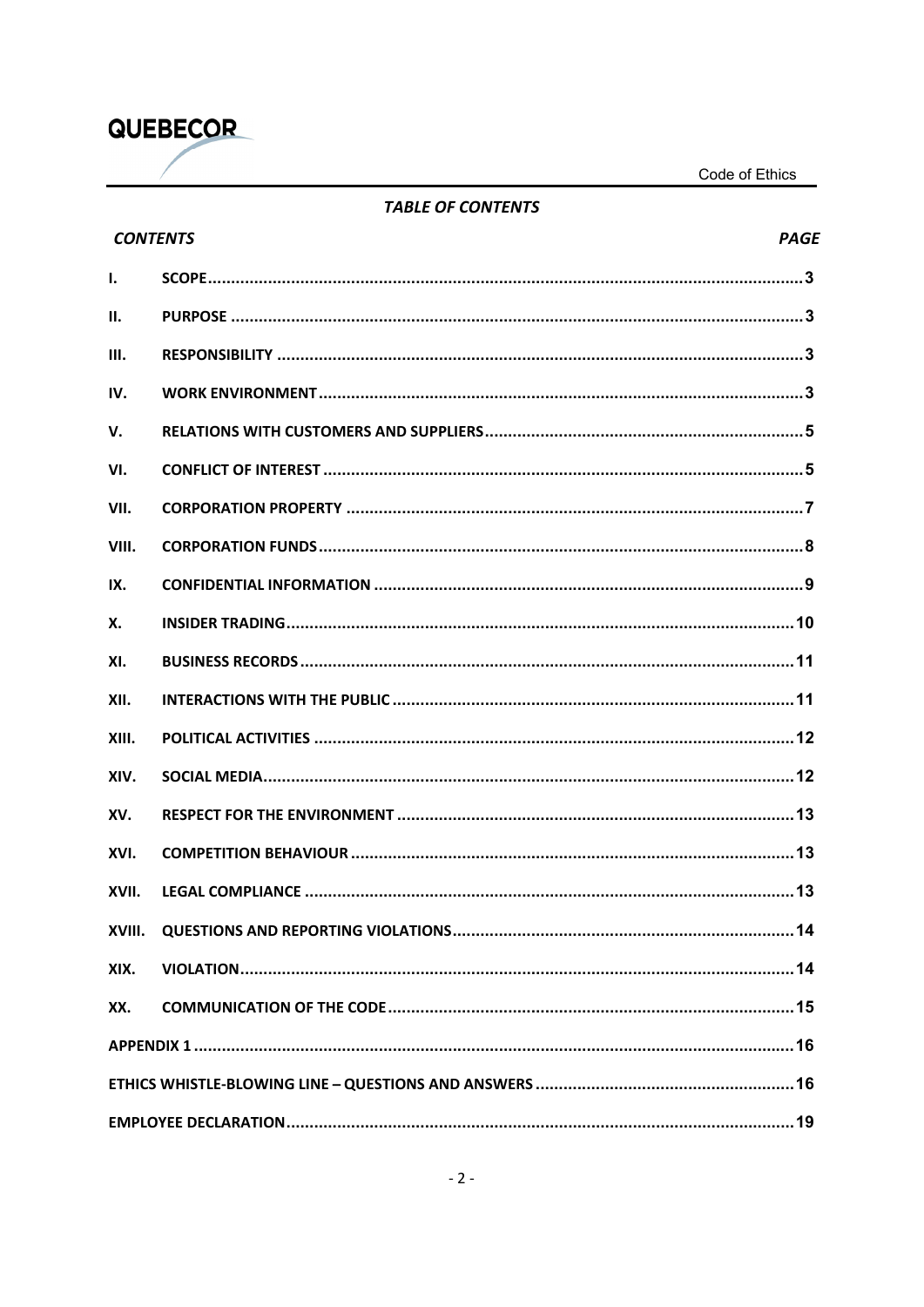

#### **I. SCOPE**

**QUEBECOR** 

This Code of Ethics (the "**Code**") applies to all directors, members of the management committee and employees of Quebecor Inc. ("**QI**") and Quebecor Media Inc. ("**QMI**"), as well as to those of their subsidiaries (with the exception of TVA Group Inc. and Videotron Ltd. which have adopted their own codes, similar to this one), their divisions and business units. All the entities concerned by the Code are designated herein as the "**Corporation**".

To facilitate the reading of this Code, the use of the singular shall include the plural and vice versa.

#### **II. PURPOSE**

The Corporation's reputation and the trust and confidence of those with whom it deals are an integral part of its success. The Corporation is committed to managing its business in accordance with a set of values that adhere to the highest standards of integrity and excellence.

Now, more than ever, corporations must adopt certain guidelines to ensure that all employees behave in accordance with these values.

#### **III. RESPONSIBILITY**

Every employee is responsible for becoming generally familiar with and for following this Code, other Corporation policies, guidelines and practices(the "**Policies**") as well as all laws, rules and regulations that apply to their position with the Corporation and their level of responsibility.

This Code does not describe all of the Corporation Policies. Needless to say, each employee must also comply without restriction with all other existing Corporation Policies.

The QI Board of Directors, through its Human Resource and Corporate Governance Committee (the "**Committee**"), is responsible for ensuring that a procedure is in place to denounce any violation to this Code, including, more specifically, a toll-free tip line and a website (both operated by an independent third party). Please see Appendix 1, "Ethics whistle‐blowing line – Questions and answers," attached to this Code, which provides more detailed information about how to use this confidential, anonymous phone line and website.

The Human Resources manager of QMI, along with the Vice President, Internal Audit of QMI and the Vice President, Legal Affairs and Corporate Secretariat of QMI revise the Code when deemed appropriate and recommend any amendment to the Committee. Following the approval by the said Committee, the revised Code is distributed to all employees.

#### **IV. WORK ENVIRONMENT**

All employees must follow the Corporation's management principles and adopt behaviours that allow for the application of Policies in relation to, among other things, diversity and inclusion, discrimination, health, safety and well-being at work, drug and/or alcohol use and harassment, as summarized below.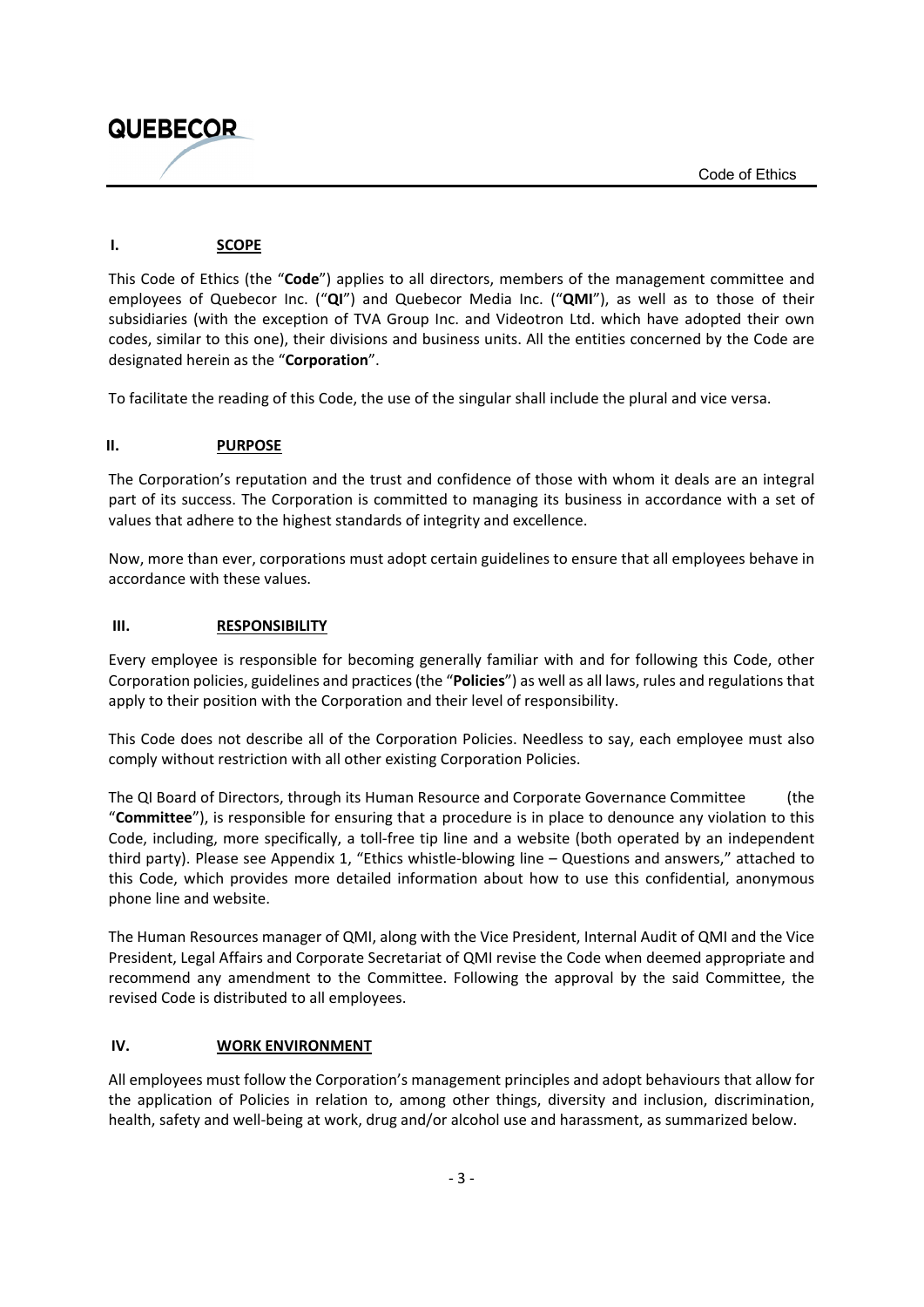

#### **Diversity and inclusion**

The Corporation recognizes and respects diversity in the work environment. The Corporation is committed to maintaining an inclusive, respectful, equitable work environment that is accessible to all (employees, clients, suppliers, visitors, volunteers). The Corporation is committed to promoting access to employment equality and to taking reasonable measures in order to represent the society in which it is evolving.

Hiring processes at the Corporation are carried out in a manner that is respectful of differences. Decisions made in relation to recruiting, assignments and promotions are based solely on skills, qualifications, abilities and individual performance.

#### **Discrimination**

The Corporation is committed to equal employment opportunity without regard to race, colour, religion, gender, pregnancy, civil status, ethnic or national origin, age (except as provided by law), political convictions, language, social condition, a handicap or the use of any means to palliate a handicap, sexual orientation and gender diversity, provided that the person is able to perform the functions that are incumbent to their position.

The Corporation considers that all human beings are equal and, as such, they must be treated and treat each other with mutual respect. The Corporation is committed to fight against prejudice and discrimination in all forms within its organization. Consequently, discriminating against any employee, applicant or person with whom the Corporation does business on the basis of personal characteristics is prohibited.

#### **Health, safety and well‐being at work**

The Corporation is committed to making health, safety and well‐being at work a common objective. It recognizes its employees' value and the important part they play in reaching its business goals. The Corporation confirms its commitment to promoting their health, safety and well‐being.

The Corporation commits to taking the necessary measures to protect the health and safety of its employees, and, when applicable, its clients, suppliers, visitors and volunteers. Each employee is responsible for actively participating in identifying workplace risks and must take all necessary precautions to prevent workplace accidents and work‐related injuries, whether on the Corporation's work premises or while an employee is working remotely, regardless of their location.

#### **Use of drugs and/or alcohol**

The Corporation wishes to offer all its employees a safe, healthy and productive work environment. The workplace must be maintained as an alcohol- and drug-free environment to protect the health and safety of all its employees. The consumption of legal and illegal drugs and alcohol, other than medication with a valid prescription, by an employee fulfilling their work duties, whether on the Corporation's premises or elsewhere, is prohibited. The possession, distribution, sharing, purchase or sale of legal and illegal drugs and alcohol by an employee on the Corporation's premises is prohibited. Any exceptions must be approved in advance by the Vice President of the department in question. Employees may consult the *Corporate Policy on the Consumption of Drugs and Alcohol* for additional information.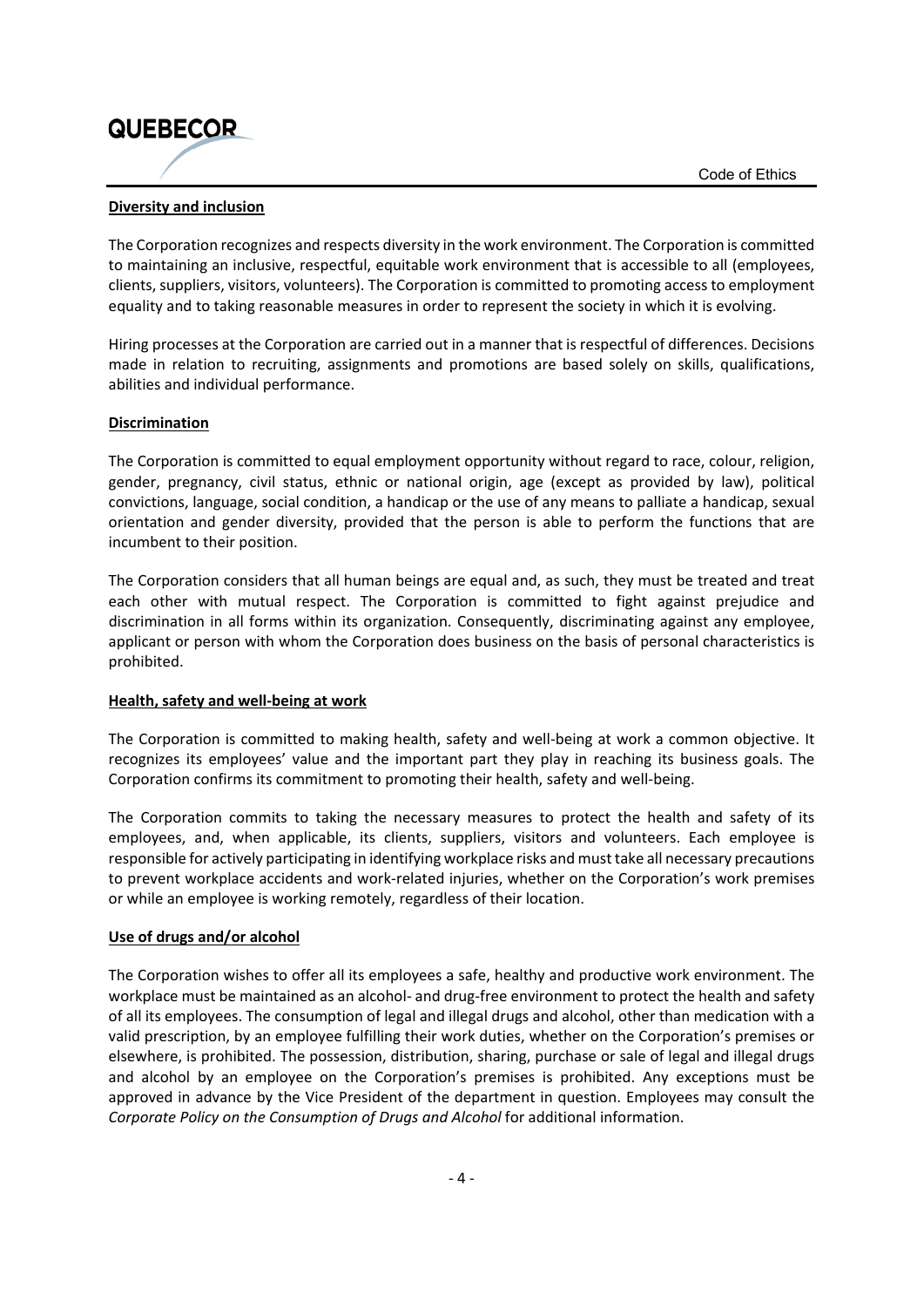Each employee bears sole responsibility not only for being capable and able to do their work, but also for doing that work in a mannerthat issafe forthem and their colleagues and the general public. No employee who has consumed a substance that alters their physical and/or psychological ability to work safely and professionally will be tolerated at the workplace or on the site where they are fulfilling work duties, regardless of their location.

#### **Harassment**

**QUEBECOR** 

The Corporation fulfills its obligations in terms of health and safety of its employees by maintaining an environment free from all forms of harassment and violence and provides its employees with clear proceduresto report term. Employees are asked to referto the applicable Corporation orsubsidiary policy to this effect.

#### **V. RELATIONS WITH CUSTOMERS AND SUPPLIERS**

The Corporation is a customer-driven company committed to optimizing the contribution of its employees, technology and other resources in order to meet or exceed customer expectations.

Employeesshould always act in a professional and courteous manner in their dealings with customers and suppliers. They must maintain an honest and loyal relationship with them, in full compliance with the Corporation's contractual obligations and the applicable laws and regulations.

No employee must ever make false representations, and any misunderstanding should be clarified assoon as possible.

Each employee has a duty to keep confidential any personal or business information about customers and suppliers to which the employee gains or has access to in the course of their work or otherwise in the Corporation, whether be it verbal, written or electronic information. Examples are customer documentation, specifications, the content of their publications or information on the customer's company obtained in the course of doing business. In all cases, this information is strictly confidential and is of a proprietary nature belonging to the customer and can only be used to provide the services requested by the customer.

#### **VI. CONFLICT OF INTEREST**

The Corporation expects and requires its employees to always act in its best interest. It also expects and requires its employees to be and to remain, at all times, free of any conflicting interests or relationships and to refrain from acting or being in a situation of conflict of interests, or in situations that have the appearance of a conflict of interest.

#### **Directors**

Directors are required to notify the Chair of the Committee or the Vice President, Legal Affairs and Corporate Secretariat of QMI or the Secretary of QMI of any interest they have in a contract or operation that the Corporation is involved in during their mandate.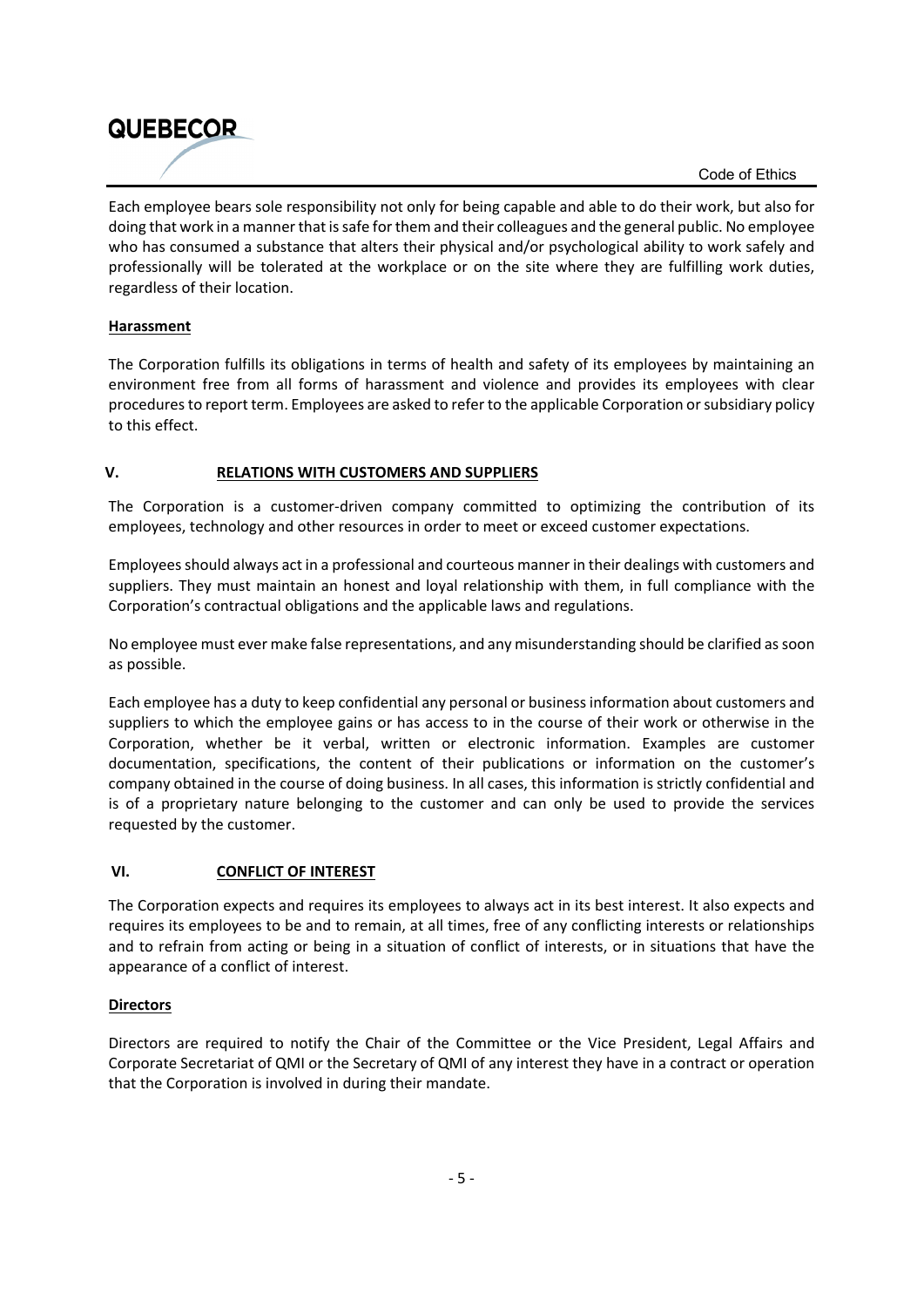A director who finds they are in a conflict of interest during any Board or Committee meeting of the Corporation must immediately disclose the nature and value of their interest and, within the limits of the applicable laws, refrain from participating in any discussion about the conflicting issue or from voting thereon.

#### **Members of the management committee and other employees**

**QUEBECOR** 

A conflict of interest arises whenever the private interest of an employee interferes(orseemsto interfere) or conflicts (or seems to conflict) with that of the Corporation. In any decision taken in the course of their job, the employee must always act in an objective manner, in the best interest of the Corporation and unaffected by any consideration of personal gain for the employee or any legal or physical person associated with them, including friends or relatives. An employee must always refrain from helping any other business or person in securing any contract with the Corporation from which they can derive a personal benefit.

It is impossible to provide an exhaustive list of all situations that could give rise to real or potential conflicts of interest. For instance, a conflict of interest would exist when an employee:

- 1. either for their benefit or that of any person, association or company, conducts activities during working hours that are neither directly related to, nor required, for their functions (except with the management's specific request or permission) and which deprive the Corporation from the employee's services or prevent that employee from devoting all efforts and attention to the Corporation's affairs;
- 2. as a result of an outside third party relationship, is in a position that could:
	- a) make personal gain for the benefit of that employee or any relative or friend;
	- b) render the employee partial towards the third party contrary to the best interest of the Corporation;
	- c) place the employee in an equivocal, embarrassing or ethically questionable position towards that third party; or
	- d) reflect unfavourably on the integrity and honesty of the employee;
- 3. takes on for themself or takes advantage of business opportunitiesthat belong to the Corporation or are discovered through the use of the Corporation's resources, property, information or the employee's position with the Corporation;
- 4. uses the Corporation's property or information, or their position held within the Corporation, for personal gain, including to further their interest or that of relatives or friends;
- 5. accepts gifts (other than of a nominal, symbolic or promotional nature) from a supplier, client or any other person which has, or may have dealings with the Corporation;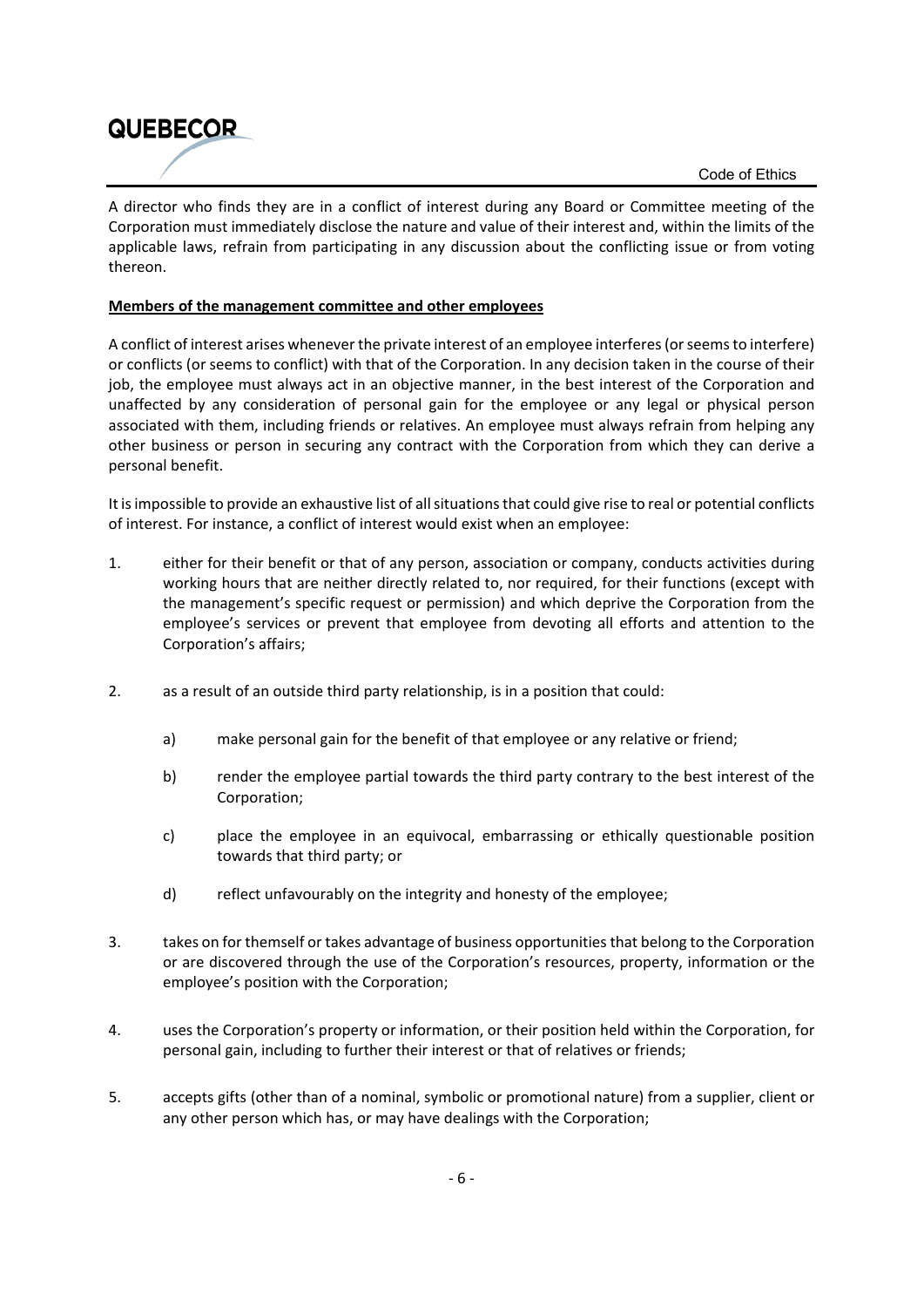

- 6. directly or indirectly competes with the Corporation or has a relationship that is harmful or detrimental to the Corporation's best interest;
- 7. engages in business or gainful activities that might be detrimental to the best interest of the Corporation. The term "business or gainful activities" includes any professional activity, supervision or training of other persons, or consultation or advice, for any form of remuneration.

Every employee who may find themself in or be brought into a situation of conflict of interest or the appearance thereof, should make a full written disclosure of the circumstances to their immediate supervisor, the Human Resources manager and, when this situation arises with a member of the management committee, to the Vice President, Legal Affairs and Corporate Secretariat of QMI and the Secretary of QMI.

#### **VII. CORPORATION PROPERTY**

The employees have a responsibility to protect the Corporation's property and to ensure their use in accordance with their intended use.

Such property includes, and is not limited to, offices and office equipment, supplies, computers, art works, telephone and video equipment, vehicles, tools, equipment, buildings, real property, information, databases, files, funds, communication networks, information and intellectual property.

The Corporation's property is intended for use by employees in the performance of their duties and not for personal use, unless they have prior authorization for such use. When an employee is authorized to work at home or off-site or while travelling, they must ensure that Corporation property is kept secure and separate from their personal property.

Intellectual property such as patents, authors' rights, trademarks, domain names, industrial designs and business secrets are the property of the Corporation.

#### **Information security**

The Corporation is committed to maintaining information security (whatever form information takes and whatever media it is kept on). Security is required for documents produced or received in a work context, computer equipment, software applications and the documentation required to operate them, software programs and packages, electronic data processing, data processed and stored, and the physical locations, at any location where an employee works or fulfills work duties, where information assets may be stored. Employees take part in maintaining this security by apprising themselves of and following Policiesthat are implemented by the Corporation that affect any aspect of information security, including the *Policy on Information Security*. Any disrespect of these regulations could expose the Corporation to significant financial and legal consequences.

All possible safeguards must be taken to prevent theft, misuse or illegitimate use, unauthorized disclosure, damage, loss, sabotage, carelessness and waste of the Corporation's property and information, at any location where an employee works or fulfills work duties.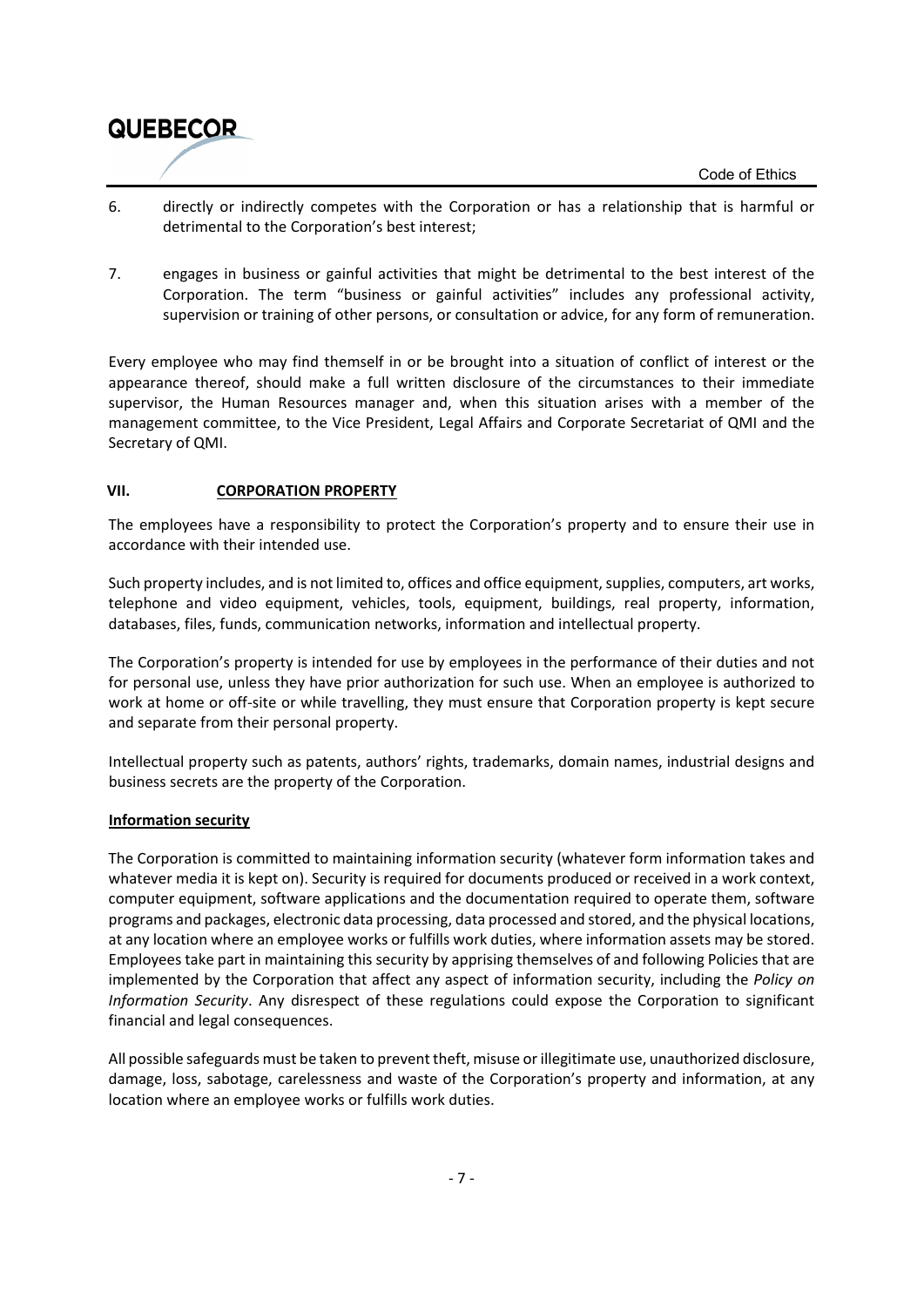

Employees must take training sessions on information security when management requires it.

#### **Computer, telephone and Internet networks**

The Corporation may monitor the use of its property at all times including the computer and telecommunication networks and the data and communication transiting through them. Minimal occasional personal use of the telephone and the Internet is allowed as long as it does not hinder work performance. Employees should have no expectation of privacy when using the Corporation's technology resources. Messages, communications and the use of the Internet may be monitored from time to time by the Corporation.

Internet use for illegal or unauthorized purposes is strictly forbidden. For this reason, unless an employee's work requires it, no employee may access content involving games, pornography, content related to terrorism, racism and/or offensive content, or social encounters or any other form of access that provides content of that nature.

#### **Electronic mail**

The use of electronic mail requires the same level of attention and reserve than any other written communication. Language must be appropriate, and the addressees must be only those to whom the message is relevant. Confidential information must not circulate electronically without appropriate measures being taken to protect them and prevent them from losing the protection that they would otherwise have. Electronic mail favours direct communication without nuance and reserve; consequently, it must not be used to discuss matters that could lead to contentious issues or to exchange comments related to such matters. It is obviously possible to communicate electronically with the Legal Affairs Department as long as the communications addressed to this department bear the mention "Confidential and privileged, covered by professional confidentiality" when the purpose of this communication is to obtain a legal opinion or is being sent in the context of current or future litigation.

#### **Remote work**

Employees must ensure that they comply with all applicable Corporation Policies and guidelines regardless of where they fulfill their work duties, whether on‐ or off‐site. To that end, the *Policy on Remote Work* outlines certain requirements with respect to information security when the employee is not at the Corporation's workplace.

#### **VIII. CORPORATION FUNDS**

When an employee's position involves the use of Corporation funds, it is the responsibility of the employee to exercise their good judgment, on the Corporation's behalf, to ensure that the Corporation gets the best commercial value for every dollar spent.

Employees who incur expenses while on company business can only seek reimbursement for expenses that were actually paid for goods and services and that are reasonable and pre‐authorized. They are required to provide all supporting documentation and appropriate receipts with their reimbursement request.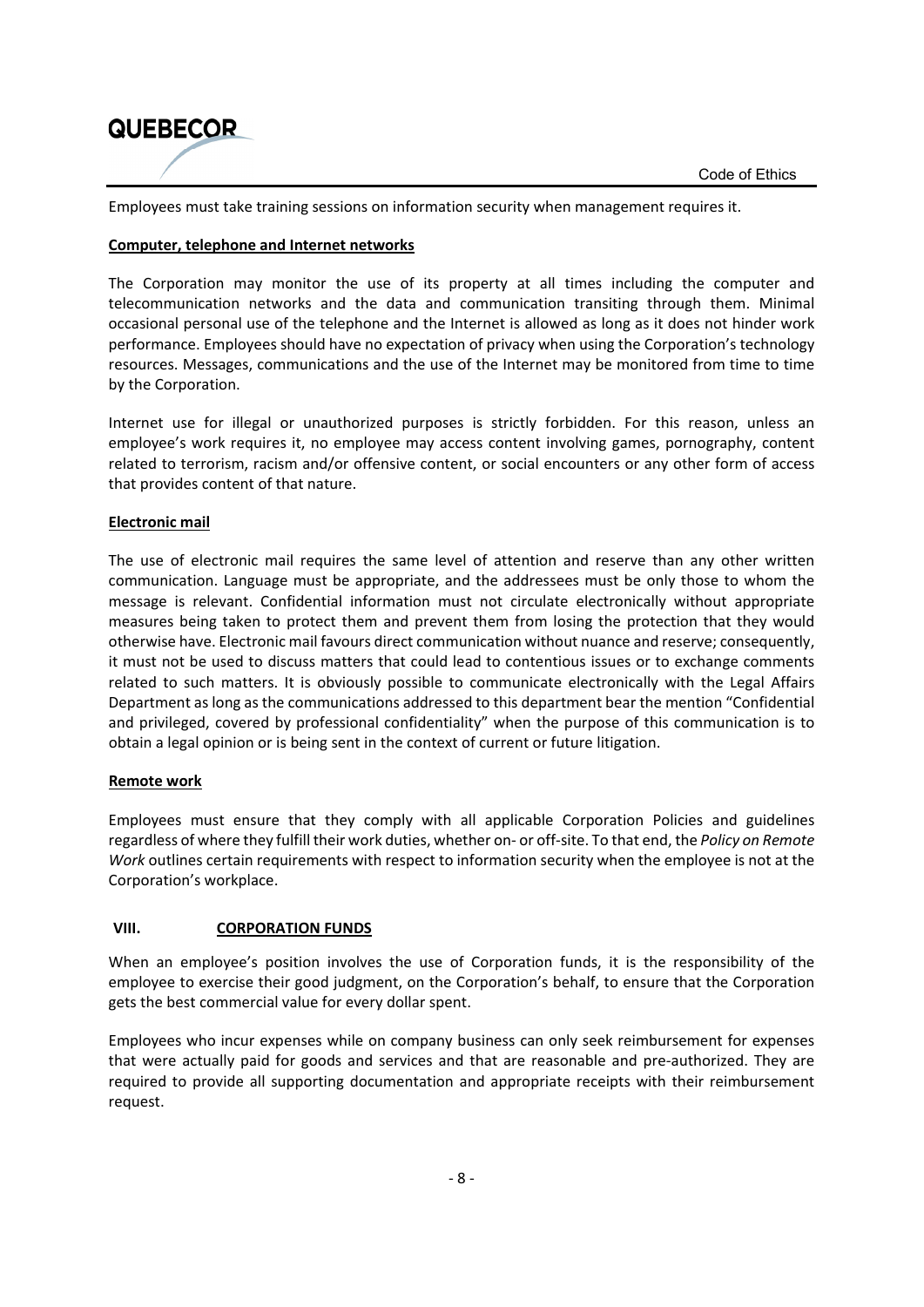Employees who have access to Corporation funds in any form are expected to be familiar with the Corporation's prescribed practices and procedures pertaining thereto. Corporation funds are any monies or documents that have or represent financial value. Corporation funds include, but are not limited to, currency, cheques, vouchers, credit, receivables, payables, money orders, expenses, reimbursements and pay cheques.

It is clearly understood that Corporation funds are not for personal use or for business use without pre‐ approval.

No expenditure of Corporation funds will be approved unless the manager responsible for approving the expenditure is satisfied with the justification for and the amount of such expenditure. Whenever this is the case, such approval shall be granted in accordance with the Corporation's and its subsidiaries' *Policy on Limits of Authority*.

#### **IX. CONFIDENTIAL INFORMATION**

**QUEBECOR** 

In the course of their employment, employees may have access to confidential information about the Corporation, as well as its customers and suppliers, and about other employees of the Corporation. "**Confidential information**" is any information, either verbal or written, regardless of which medium it is communicated through, that is not generally known by the public. This includes, but is not limited to, information on technology, business data such as order backlog, customer specific billing rates and financial data.

Measures must be taken to limit accessto such Confidential information to only those persons who "need to know" it in the performance of their duties and those privy thereto must be advised that they have the obligation to keep it confidential.

Outside parties privy to Confidential information concerning the Corporation must be advised that they cannot divulge such information to anyone without the Corporation's consent. The Corporation may request such outside parties to sign a confidentiality and non‐disclosure agreement. Outside parties must also be advised not to trade the Corporation's securities as long as the Confidential information has not been made public.

It is the responsibility of each employee to act in good faith and to treat any Confidential information with the utmost care. If necessary, the employees are to refer to the *Disclosure Policy* of their respective corporation.

In order to prevent the misuse or inadvertent disclosure of Confidential information, the procedures set forth below must be observed at all times by employees, regardless of where they fulfill their work duties, whether on- or off-site:

- documents and files containing Confidential information must be kept in a safe place to which access is restricted to only those employees who "need to know" such information in the performance of their duties;
- confidential matters should not be discussed in public places (elevators, hallways, restaurants, airplanes, taxis, or elsewhere);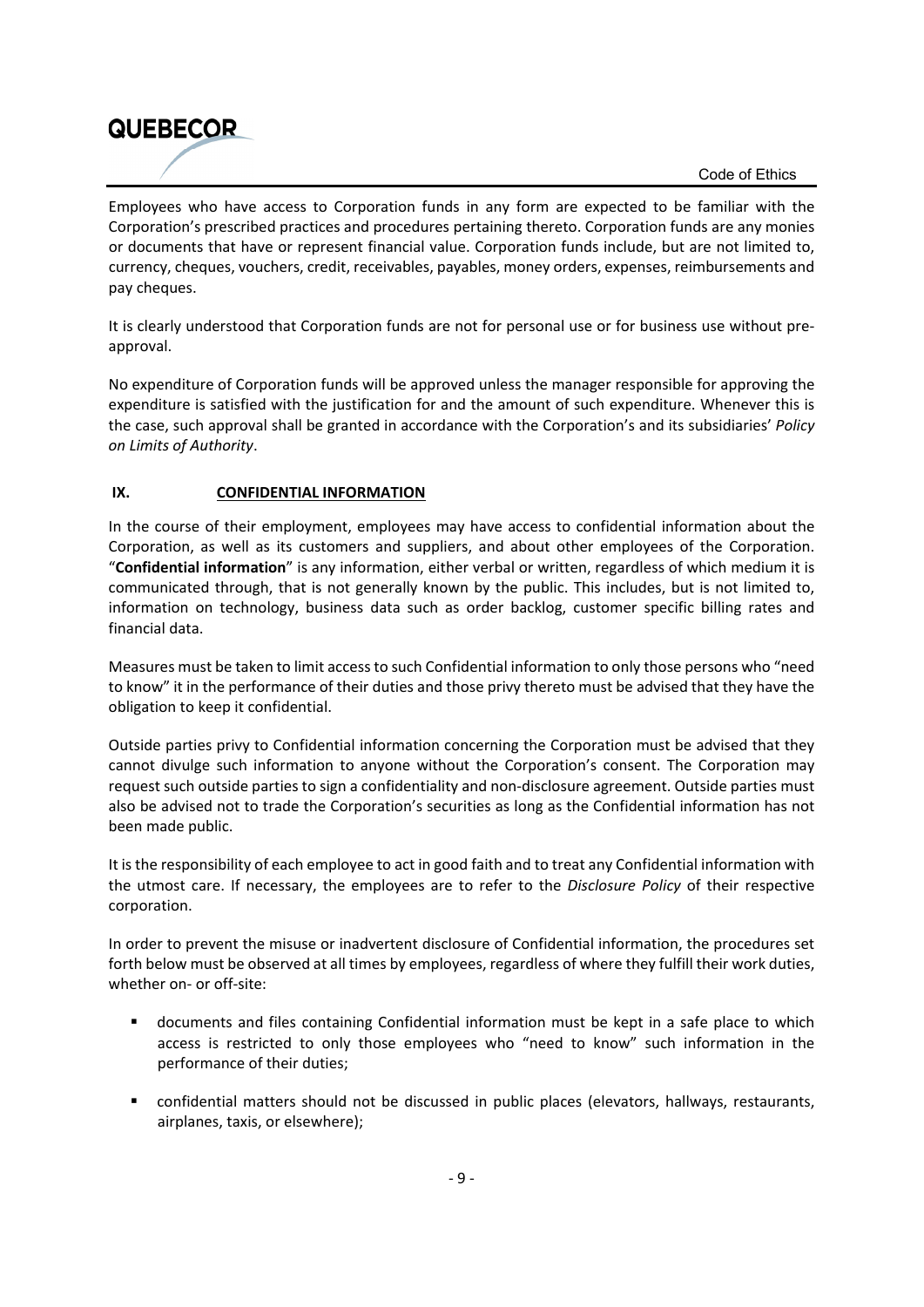- confidential documents should not be read or remain visible in public places and should not be discarded where third parties can retrieve them;
- employees must ensure that they maintain the confidentiality of information in their possession inside or outside the workplace and/or when fulfilling work duties, regardless of their location;
- transmission of documents containing Confidential information by electronic means or by fax should be made and received under secure conditions; and
- unnecessary copying of confidential documents should be avoided and documents containing Confidential information should be promptly removed from conference rooms and work areas after the meetings; extra copies should be shredded or otherwise destroyed in a safe manner.

The rules set out above apply not only to the Corporation's information, but also to information that belongs to a third party, such as a supplier, customer or competitor.

Moreover, a new employee may not disclose any Confidential information about their previous employer. Likewise, an employee leaving the Corporation remains bound by the obligation to safeguard its Confidential information, even after they have left.

#### **X. INSIDER TRADING**

The Stock Exchange and Securities laws and regulations contain provisions governing the use and disclosure of non‐public information that may have a significant effect on the market price of a public corporation's shares. Any person that contravenes those provisions may be subject to heavy fines and damages.

Since QI and TVA Group Inc. ("**TVA**") are corporations with shares listed on the Toronto Stock Exchange, it is illegal for anyone to trade in securities of QI and of TVA, if that person is aware of important information about any of these corporations that has not been publicly disclosed. It is also illegal for anyone to inform any person about important non-public information, other than in the normal course of business.

Therefore, the Corporation's directors, officers and employees who are aware of Confidential information that could have an effect on the market price of the securities of QI, TVA or those of other related parties with whom there are ongoing important negotiations, are prohibited from trading in shares of these corporations or that third party, until the information has been fully publicly disclosed for a period of 24 hours and they are aware of any other Confidential information. Advising anyone to buy, sell, or in any other way trade in securities of these corporations or those of other related parties is also forbidden.

In addition, all the insiders of QI and of TVA are prohibited from trading in the securities of these corporations during certain trading blackout periods stipulated under their respective *Policy relating to the use of privileged information and insider trading transactions.* 

When an employee is uncertain whether they may trade the securities of QI or of TVA, they must refer to the *Disclosure Policy* and the *Policy relating to the use of privileged information and insider trading transactions* currently in effect and contact the Corporate Secretary before engaging in such a transaction.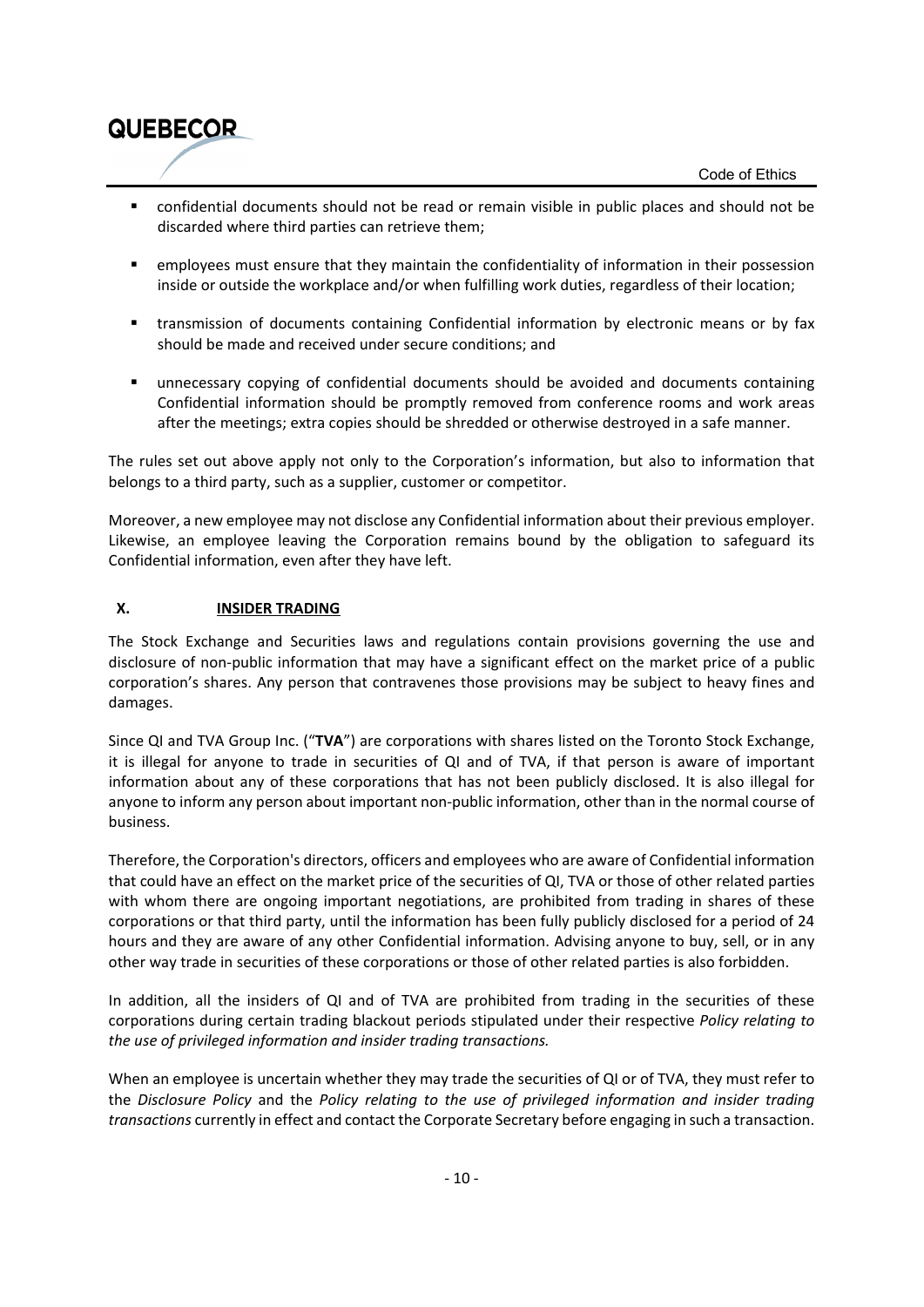# **QUEBECOR**

Code of Ethics

#### **XI. BUSINESS RECORDS**

The Corporation follows extremely high standards with regards to the accuracy and integrity in which its business records are maintained. These serve as a base for the management of its business, the assessment and carrying out of its obligations towards its shareholders, employees, clients and suppliers, as well as for assuring compliance with legal, fiscal and financial requirements. Consequently, employees must record information with precision and integrity, so that all business records of the Corporation are reliable and accurate.

Employees must maintain the Corporation's business records, including its books, accounts, financial statements, transaction files and litigation files with integrity and precision, in a manner that accurately reflects its commercial activities and in compliance with the legal and regulatory requirements and with other Policies of the Corporation.

All the financial activities must be properly recorded in the accounting records and the accounting procedures must be supported by the appropriate internal controls.

Work orders, supporting documents, invoices, time sheets, pay slips, contracts and other similar data must be factually accurate, true, complete and maintained according to the Corporation's current practices. Employees must not remove or destroy any file or record without the authorization of their immediate supervisor. Such authorization will only be granted in accordance with the applicable laws and relevant Corporation Policies.

Deliberate recording of wrong data on any report, record or memorandum constitutes a dishonest act that may have a serious impact on the Corporation's operations and is therefore unacceptable.

#### **XII. INTERACTIONS WITH THE PUBLIC**

The Corporation wishes to maintain open and honest communication with the public, the investment community, the media and the securities regulatory authorities. To ensure that the Corporation complies with the law while protecting its interest and confidential issues, only the Corporation's designated spokespersons are authorized to represent and deal on its behalf with the public, the investment community, the securities regulatory authorities and the media, the whole in conformity with the *Disclosure Policy* in force*.*

Thus, employees who are not designated spokespersons must not respond, under any circumstances, to inquiries from the public, the investment community, the media, the securities regulatory authorities or others, unless specifically asked to do so by a designated spokesperson. If an employee receives such a request, whether verbal or written, the employee must forthwith direct it to one of the Corporation's designated spokespersons.

An employee may not represent the Corporation in public, in any manner whatsoever, unless specifically requested to do so by the management, the Board of Directors, or a designated spokesperson. When an employee expresses a personal view in a public forum, they may not use the Corporation's letterhead or its e‐mail or any reference to their business address or title.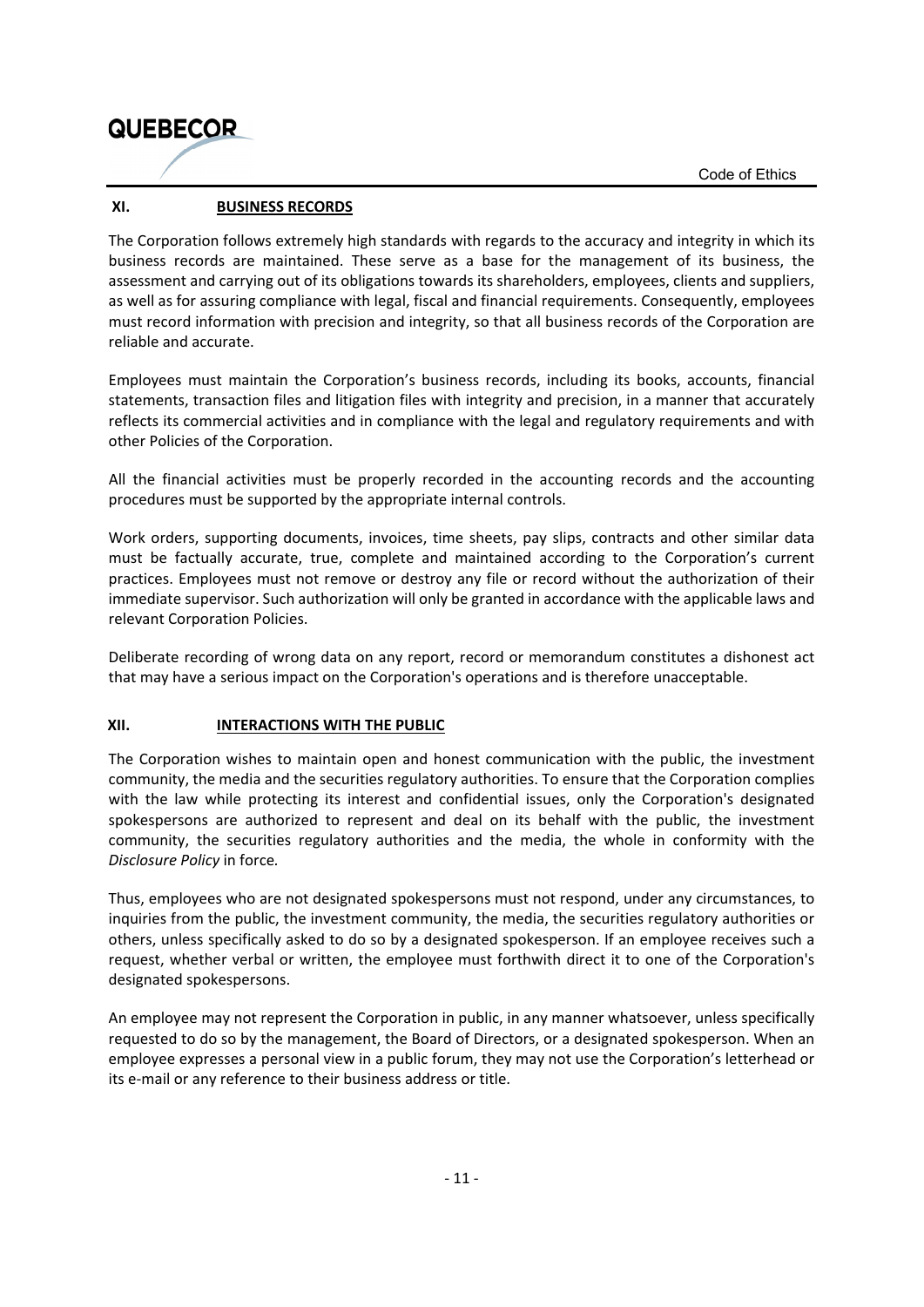When an employee is asked to make a public presentation about their job within the Corporation, that employee must obtain their immediate supervisor's approval. In case of doubt, the immediate supervisor must seek advice from the Communication Department.

Moreover, any employee who wishes to review, evaluate (including giving an online "star rating") or comment on a Corporation product or service under their own name must, when doing so, clearly disclose their employment relationship with the Corporation. Otherwise, the employee must refrain from commenting publicly on any Corporation product or service. If in doubt about the applicability of this principle, the employee should contact Human Resources.

#### **XIII. POLITICAL ACTIVITIES**

**QUEBECOR** 

Employees are authorized to carry out political activities, when these activities take place outside working hours, do not conflict with their work and when none of the Corporation's assets are involved in these activities. An employee may stand as a candidate during elections or for any political position. However, as soon as possible before confirming their commitment, they must inform in writing their immediate supervisor, the Human Resources manager of QMI, the Vice President, Internal Audit of QMI and the Vice President, Legal Affairs and Corporate Secretariat of QMI to discuss how this commitment might affect their responsibilities at the Corporation and the measures that can be taken to manage any potential conflicts of interest.

Once officially elected, an employee must inform the Vice President, Legal Affairs and Corporate Secretariat of QMI and the Secretary of QMI and avoid any conflict of interest that comes up in relation to their elected position and their job.

Subject to applicable laws, time off will not be offered to an employee who intends to use this time to i) campaign for another individual, run as a candidate, act as an official agent for a candidate or ii) work for a political organization.

Finally, employees may freely express their points of view on social issues or matters of public interest, but they must at all times be clear that the opinions they express are theirs and not the Corporation's.

The Corporation and its employees follow all applicable laws regulating contributions to parties wherever the Corporation operates.

#### **XIV. SOCIAL MEDIA**

As a communications company, the Corporation recognizes the importance of social media (Facebook, YouTube, Twitter, Instagram, LinkedIn, apps, blogs, etc.) as tools which facilitate communication, exchanges and transmission of information in a fast and efficient manner. However, the use of social media, even for personal use, comprises certain risks that could tarnish the Corporation's reputation. The speed of social media communications, the level of interactivity of its users, as well as the limitless access they provide, justify the need for higher vigilance.

As the use of social media is making it increasingly difficult to make a distinction between personal and professional life, when an employee uses social media for personal purposes or collaborates on an external website, they must use their personal email address, communicate under their own name and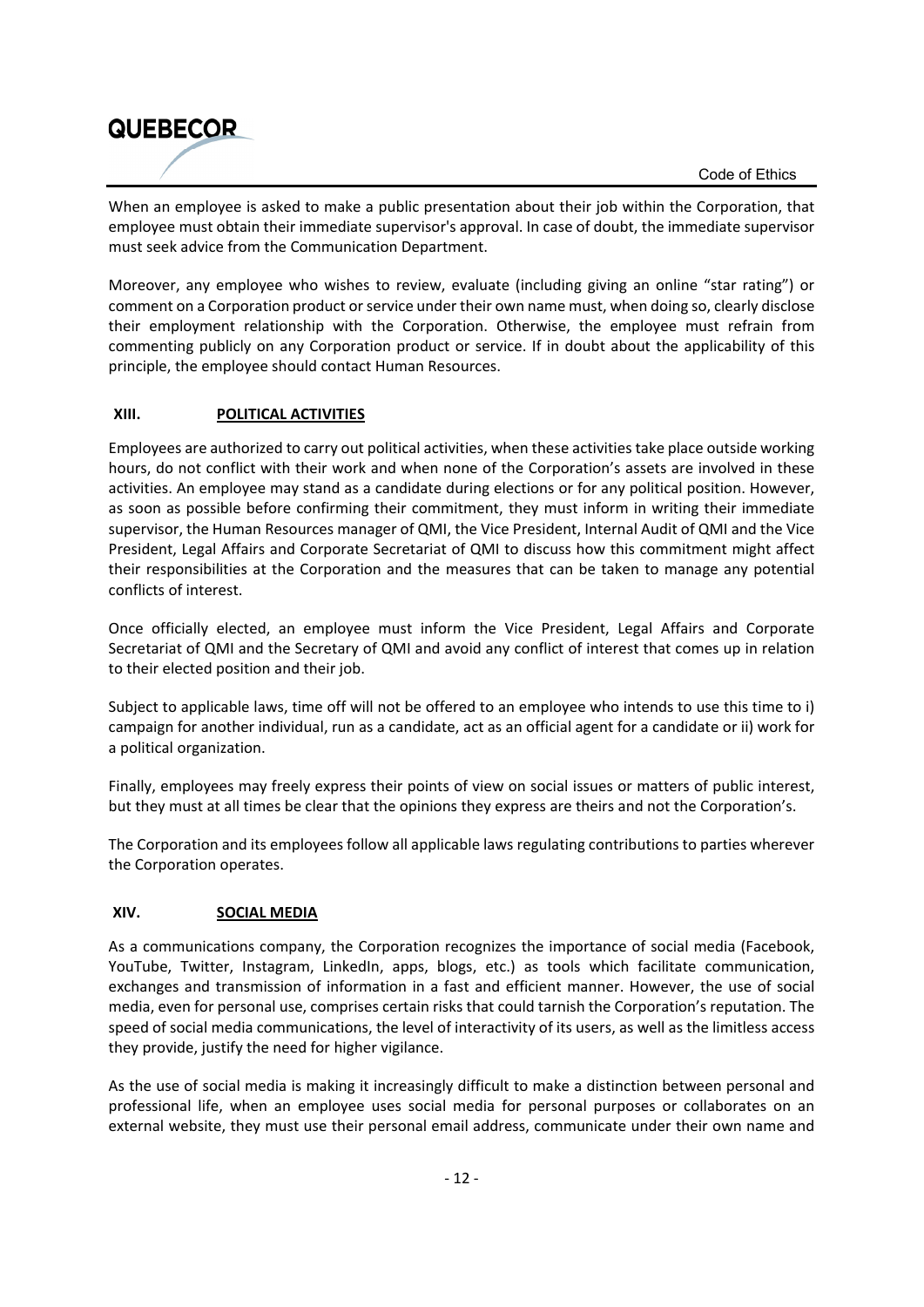### **QUEBECOR**

Code of Ethics

never identify themself as an authorized spokesperson of the Corporation. The employee may however note in their profile that they work for the Corporation, but must not make any declaration that might harm the image of the Corporation. Obligations of confidentiality and loyalty to the Corporation apply at all times and in all environments. Employees are expected to use the appropriate internal processes and channels when communicating about the Corporation. They are also expected to be vigilant in their communications when choosing to express an opinion on social media and to act respectfully towards the Corporation, its customers, its products and its competitors, as well as their colleagues, past and present.

#### **XV. RESPECT FOR THE ENVIRONMENT**

The Corporation is concerned about the health and well‐being of its employees and of the communities surrounding its installations. Therefore, it is committed to respect the laws and regulations in force in matters of environment and will favour any procedure or initiative from its employees aiming at reducing any negative impact on the quality of air, ground or water that could result from its activities.

#### **XVI. COMPETITION BEHAVIOUR**

The Corporation seeks to outperform its competitors fairly and honestly and to achieve competitive advantages through superior performance. Employees should always strive to deal honestly with the Corporation's customers, suppliers, competitors and other employees. No one should benefit from an undue commercial advantage of anyone through manipulation, concealment, abuse of privileged information, false representation, or any other unfair dealing practice.

The employees must also respect all laws pertaining to competition. In addition, no employee may participate in discussions, agreements, projects, arrangements, whether formal or informal, with competitors or potential competitors, on issues dealing with prices, pricing rates, territories or customers to be served.

Penalties imposed for non-compliance with the laws pertaining to competition are severe. They entail heavy fines, prison sentences and damages. The penalties are equally applicable to the employees and the employer. Also, an investigation resulting from an alleged violation of the competition laws could seriously prejudice the Corporation.

Due to the complexity of the laws pertaining to competition, the Corporation recommends that its employees consult, as needed, the Corporation's Legal Affairs Department on such matters.

#### **XVII. LEGAL COMPLIANCE**

As a general rule of conduct, all employees of the Corporation must, at all times, comply with all laws and regulations applicable to the Corporation and to the citizens in general.

In order to become familiar with and comply with the laws and regulationsthat affect or govern their area of responsibility, employees can consult with and be guided by their immediate supervisor or the Corporation's Legal Affairs Department. Decisions regarding the application of such laws and regulations should not be made without the advice of the Corporation's Legal Affairs Department. Similarly, an employee should avoid proceeding in a manner which, in the opinion of such Department, would be in violation of the law.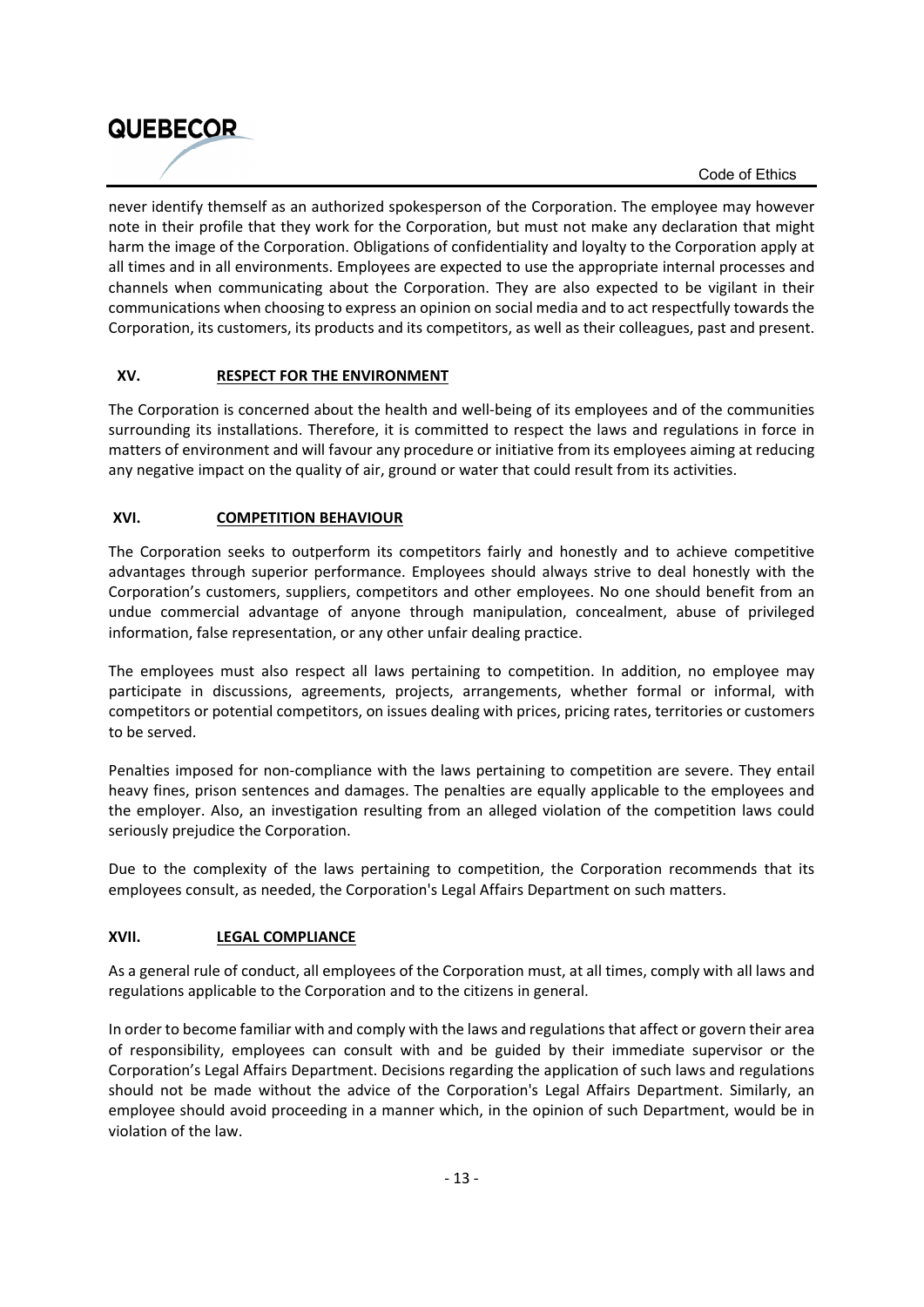## **QUEBECOR**

Code of Ethics

#### **XVIII. QUESTIONS AND REPORTING VIOLATIONS**

If, at any time, an employee is unsure about whether an act may contravene this Code or if they have any question in connection therewith, they should seek advice from the Human Resources manager of QMI. Equally, any question regarding ways to address ethical matters should be brought to the attention of their immediate supervisor or the Human Resources manager of QMI or the Vice President, Internal Audit of QMI.

Employees who become aware of any behaviour in violation of this Code, other Corporation Policies or any law, rule or regulation applicable to the Corporation, must promptly report such violation to their immediate supervisor. If this procedure is not appropriate under the circumstances or if no satisfactory answer is obtained, employees should contact their manager, the Legal Affairs manager or the Internal Audit manager.

No employee should accept any instruction from their immediate supervisor that contravenes this Code, other Corporation Policies or any applicable law, rule or regulation of which they are aware and employees should immediately report any instruction that contravenes this Code to one of the managers identified in the preceding paragraph.

All reporting of a violation will be dealt with confidentially, within the limits imposed by law and the Corporation will not tolerate any kind of reprisal against any person who, in good faith, reports to the Corporation real or potential issues relating to violations of this Code, other Corporation Policies or any applicable law, rule or regulation.

The Corporation recognizes that employees may be reluctant to report certain types of violations or infractions. It is for that reason that the Corporation offers a confidential toll‐free telephone line and Web site operated by an independent third party. This will allow employees to anonymously report any questionable actions that contravene the Code. In such cases, the Corporation hopes that its employees will report any type of violations or infractions. For more information concerning thistoll‐free confidential and anonymous telephone line and Web site, the employees are invited to refer to Appendix 1 of this Code, which is entitled "*Ethics whistle‐blowing line ‐ Questions and Answers"*.

#### **XIX. VIOLATION**

Any violation of this Code or other Corporation Policies or applicable rules or regulations, may result in disciplinary measures, ranging from a simple warning or reprimand, to termination of employment and/or administrative measures.

Disciplinary measures may be taken against any employee, for directly violating or enticing others to violate this Code, other Corporation Policies or applicable laws or regulations. An employee can also be subject to disciplinary action if they fail to cooperate with an investigation relating to any such violation of the Code, knowingly falsely accuses another employee of a violation or retaliates against a person who reports a violation or suspects a violation.

Disciplinary measures will also be taken against any manager who is aware that one of their staff members is about to engage in a prohibited conduct and who fails to take preventive action. Managers may also be subject to disciplinary action if they fail to effectively supervise their staff.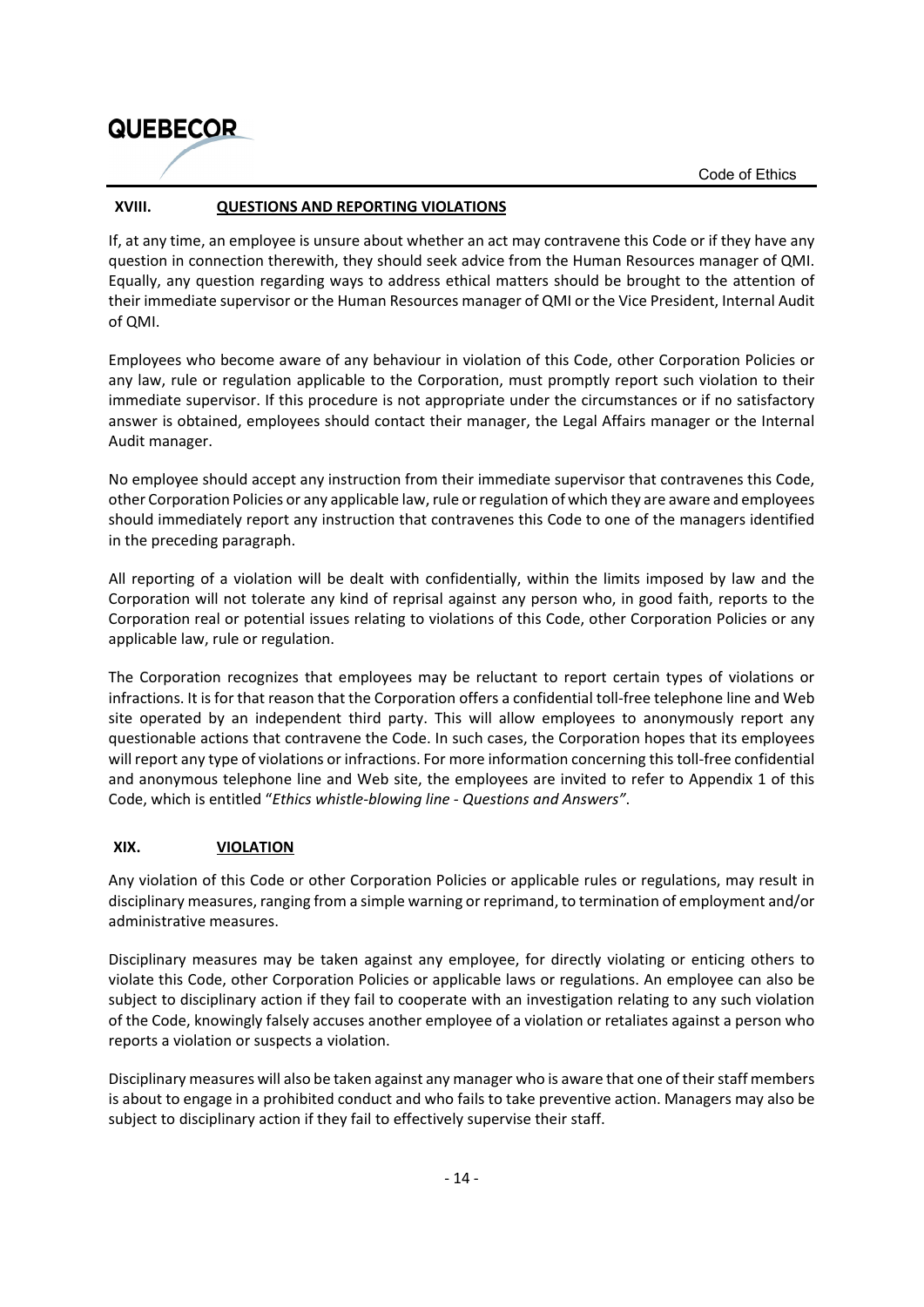

Furthermore, non-compliance to laws and regulations could entail civil or criminal lawsuits resulting in potential fines and prison sentences.

#### **XX. COMMUNICATION OF THE CODE**

QMI's Human Resources manager is responsible for ensuring that the Code is available to each employee and that each new employee confirms, by their signature, that they have taken note of it.

QMI's Human Resources manager in conjunction with the Vice President, Internal Audit of QMI are responsible for sending the Code to all employees of the Corporation every year and for obtaining their confirmation that they have taken note of it. Every two years, the Corporation completely revises the Code to ensure that it reflects the evolution of the Corporation's industry. A new edition of the Code will be made available to employees whenever any changes have been made to it.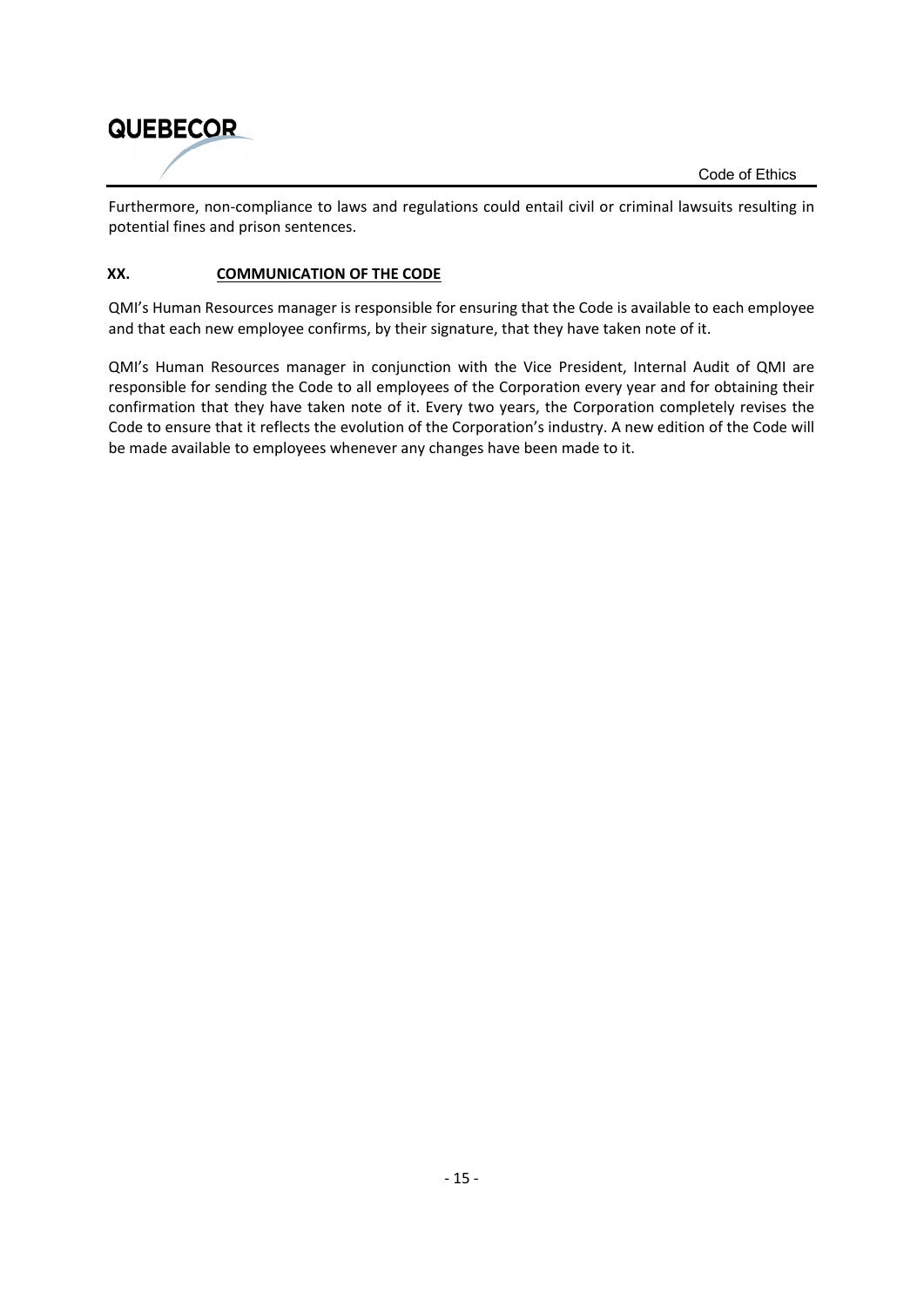

#### APPENDIX 1

#### **ETHICS WHISTLE‐BLOWING LINE ̶ QUESTIONS AND ANSWERS**

#### **Who provides the service?**

The ethics whistle‐blowing line is a telephone service and a website operated by ClearView Strategic Partners Inc. (the "**whistle‐blowing service**"), an independent third party. Employees may access their website at **www.clearviewconnects.com** or dial 1 877 821‐5801.

#### **Why use this service?**

The Corporation attaches a great deal of importance to the values of honesty and integrity. All employees are encouraged to report all complaints or all forms of suspicious acts that might contravene the Code. If an employee is uncomfortable reporting this type of information through the normal chain of command, then they are able to report it without fear of reprisal through the toll‐free confidential telephone line or secure website.

#### **Who can use this service?**

All employees without distinction and any third parties.

#### **When to use this service?**

You should call 1 877 821‐5801 or access the **www.clearviewconnects.com** website as soon as you notice a suspicious behaviour.

For example:

- Accounting irregularities;
- **Falsification of the Corporation's records;**
- **Fraud:**
- **Misuse of confidential information (Insider Trading);**
- **IFFE** Irregularity in the handling or reporting of financial transactions;
- **Significant breach of internal controls;**
- **Theft:**
- **•** Discrimination:
- Conflict of interest.

You must keep in mind that if you wait too long before reporting the incident, it becomes more difficult to investigate the matter.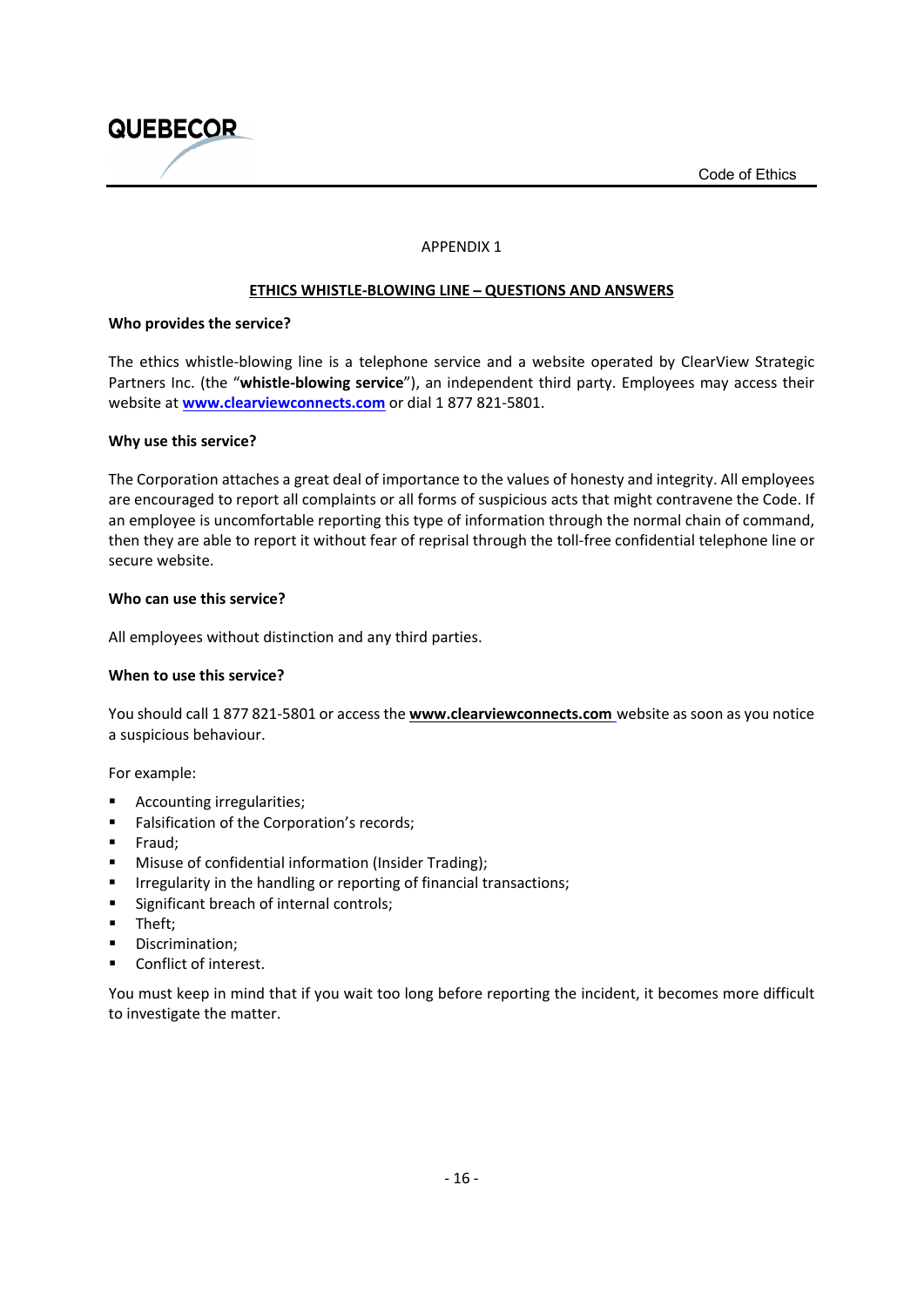

#### **How is anonymity preserved?**

Except for some specific cases, you will never be asked to provide your name when you call the whistle‐ blowing service. If you identify yourself, there can be no retaliation or reprisal. The service is offered to resolve situations of wrongdoing and not for the purpose of identifying the employee who reported it.

When you use the whistle-blowing service website, your e-mail address is automatically encrypted to preserve your identity. the whistle‐blowing service has formally undertaken not to divulge any confidential information received from an employee (including their name) without that employee's specific consent. Also, the Corporation has unconditionally undertaken to preserve the anonymity and confidentiality.

#### **What happens when you use the toll‐free telephone line?**

When you call, an agent of the whistle-blowing service with the necessary skills is automatically assigned to take the call in your language. You will have to provide forthwith the following information: the circumstances of the incident, the persons involved, and any other information (i.e. dates, time, names, places, and credible witnesses, if possible).

The whistle‐blowing service agent will ask you to identify the name of the Corporation, subsidiary or division where the incident you wish to report took place. In some cases, they may have to ask you to disclose the exact address. After gathering all the information pertaining to the incident, they will ask you to categorize the incident according to a pre‐established list and will ask you specific questions relating to that particular category. The whistle‐blowing service agent will then provide you with a user code and login, which will be valid for as long as the complaint is under investigation. You will have to write down that information, since the whistle‐blowing service will not keep any trace of it, so as to preserve your identity. If you lose that information, you will not be able to consult your incident report. The user code and login will enable you to call the whistle-blowing service back and to verify the status of your report. If you call back, it is possible that the whistle‐blowing service agent will ask you to answer additional questions received from the Corporation's representatives who are responsible for reviewing and analyzing the incident reports.

#### **What happens when you use the whistle‐blowing service website?**

The procedure used to report an incident on the website is similar to the telephone reporting procedure.

When you access the whistle‐blowing service website, please follow the instructions.

To begin, you will have to first enter the name of the Corporation, subsidiary or division where the incident you wish to report took place. You may then access the Web page dedicated to the Corporation. You will be able to read the Corporation's welcome message and you will be invited to consult its Code of Ethics, which is posted on that Web page. You will have to describe the incident and provide the following information: the circumstances of the incident, the persons involved, and any other information (i.e. dates, time, names, places, and credible witnesses, if possible). You will then have to categorize the incident according to a pre‐established list by checking the appropriate box and answer specific questions relating to that particular category. Once you have replied to all the questions, you will be assigned a user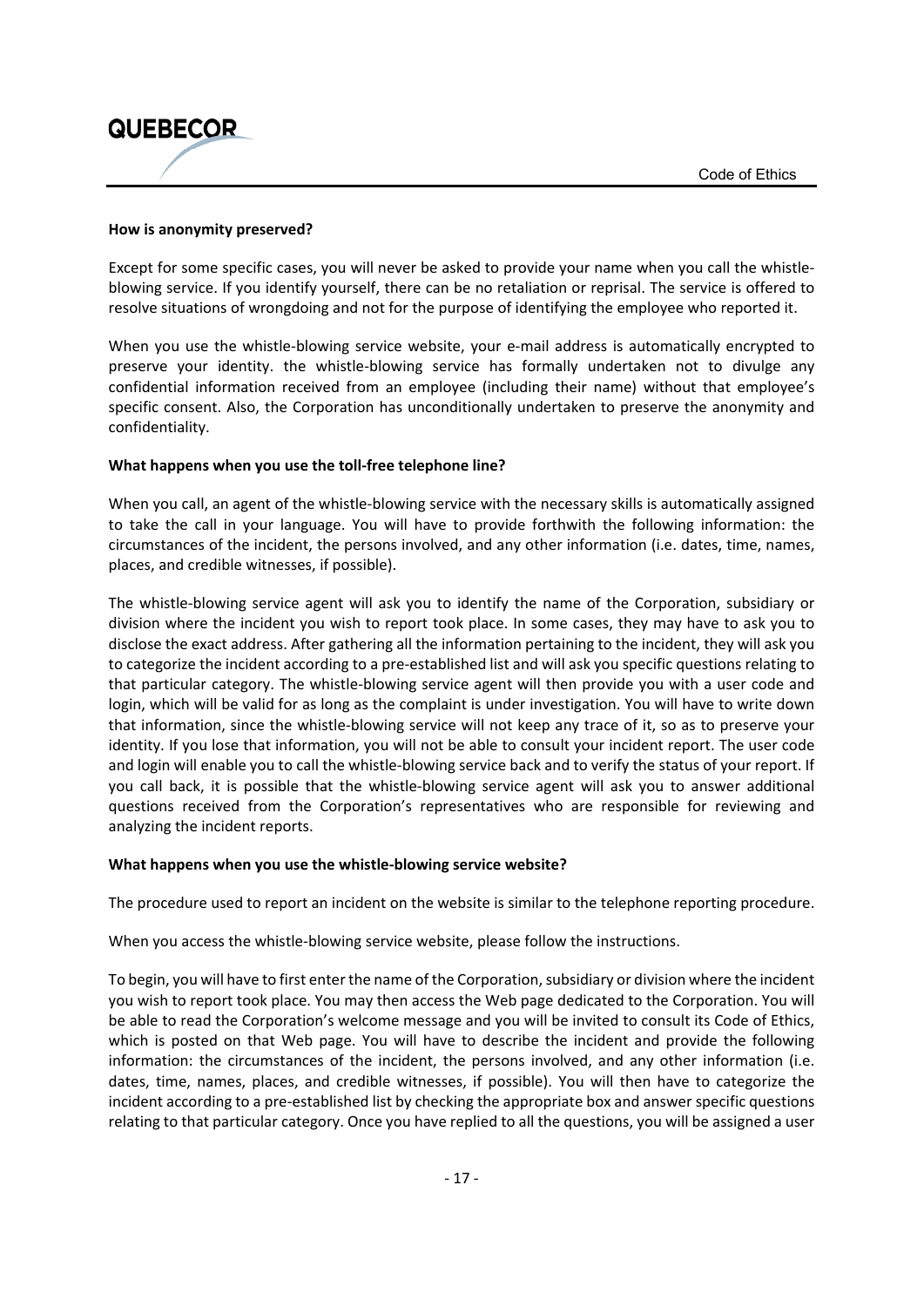

code and a login, which will be valid for as long as the complaint is under investigation. You will have to write down that information, since the whistle-blowing service will not keep any trace of it, so as to preserve your identity. If you lose that information, you will not be able to consult your incident report. You will be able to verify the status of your incident report on the whistle-blowing service website by using your user code and login. After a preliminary review of the incident report, the Corporation's representatives (who are responsible for reviewing and analyzing the incident report) will be able to add additional questions in the report, if deemed necessary.

#### **Who may investigate?**

A representative of the Internal Audit department, or a representative of Human Resources or a representative of the Corporation's Legal Affairs and Corporate Secretariat are the only ones who are authorized to make investigations.

#### **When is the service available?**

It is available 24 hours a day, 7 days a week.

#### **Will the employees filing a complaint be informed of the results of any investigation?**

No, they will not be informed of the results of the investigation.